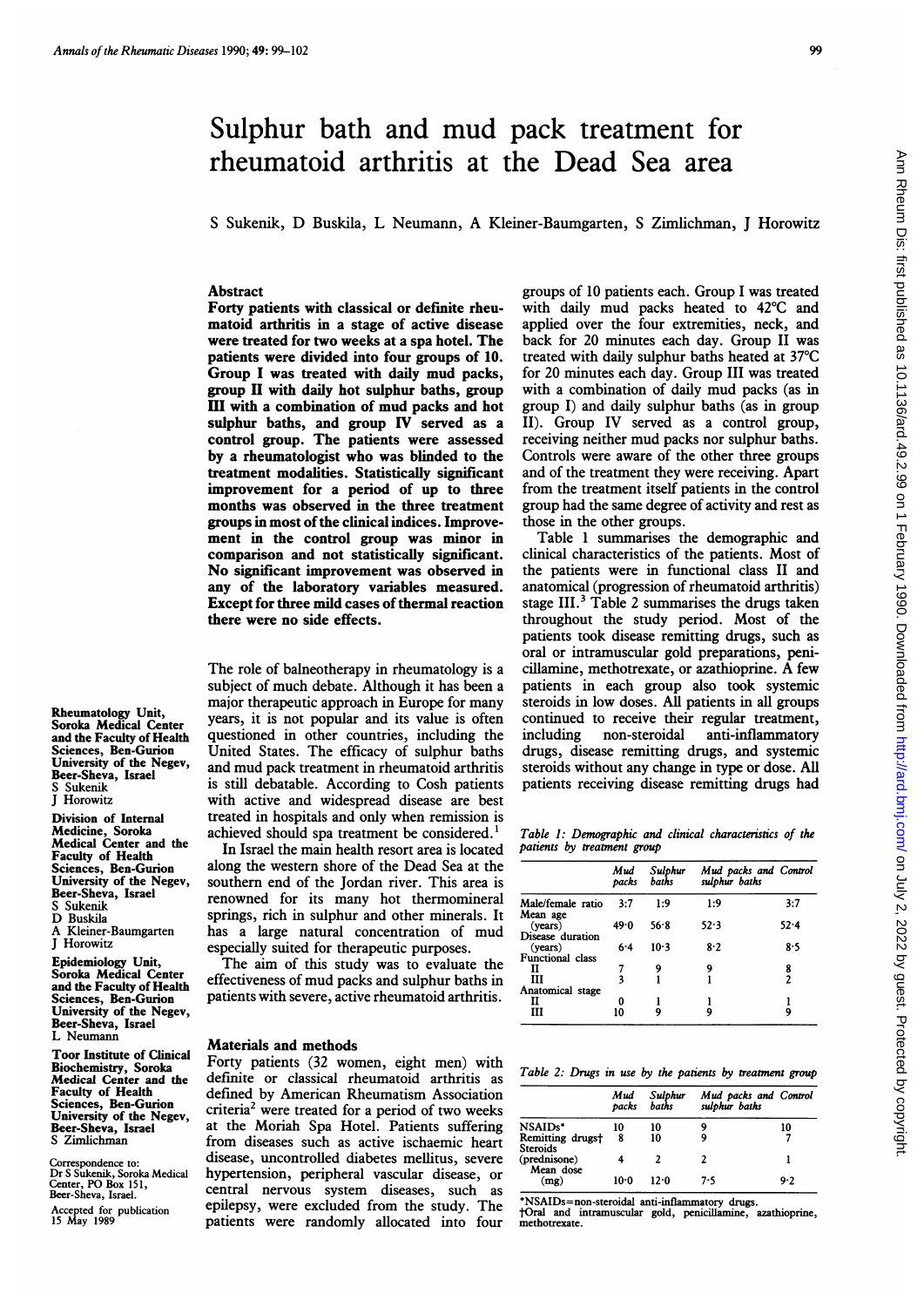started this treatment at least six months before the start of the study.

All patients were assessed by one rheumatologist who was blinded to the mode of treatment. He first examined the patients at the outpatient clinic of the Soroka Medical Center two to three days before arrival at the spa hotel (phase 0), then at the Moriah Spa Hotel clinic one week after start of treatment and at the end of treatment, and, finally, one month and three months after completion of treatment, at the outpatient clinic of the Soroka Medical Center.

The clinical indices assessed at each examination were  $(a)$  duration of morning stiffness (in minutes); (b) 15 metre walk time (in seconds);  $(c)$  right and left hand grip strength using a standard recorder (in mmHg); (d) circumferences of the proximal interphalangeal joints of the four fingers of each hand (in mm). This was measured by using rings of varying diameters and determining the smallest ring that would pass over each joint. The sum of the circumferences of the joints measured in both hands was divided by the number of joints thus yielding an average circumference of proximal interphalangeal joints for both hands;  $(e)$  activities of daily living on a scale of 1-6, in which 1=very poor, 2=poor, 3=fair, 4=good, 5=very good, and  $6$ =excellent; ( $f$ ) patient assessment of disease severity on a scale of  $0$ -10, in which  $0$ =the most severe situation and 10 the ideal situation according to the patient's individual perception;  $(g)$  number of active joints. A joint was defined as active when at least one of the following findings was present: soft tissue swelling; intraarticular effusion; tenderness over the joint line; and stress pain;  $(h)$  the Ritchie index. $\dot{h}$ 

The laboratory variables assessed were complete blood count, Westergren erythrocyte sedimentation rate, rheumatoid factor titres measured by Beckman immunochemistry systems rate nephelometry (normal values  $<$  60 IU/ml), and serum amyloid A protein measured by radioimmunoassay using purified amyloid A protein from human amyloidogenic spleen of <sup>a</sup> patient with familial Mediterranean fever and rabbit antibody against human amyloid A (normal serum concentration  $\leq 2$  pg/ml).

Wilcoxon's non-parametric test was used to compare clinical and laboratory indices obtained at each assessment interval with those of phase 0.

#### Results

#### CLINICAL ASSESSMENT

# Morning stiffness

Significant reductions in duration of morning stiffness were achieved in each treatment modality compared with the control group (table 3). Maximal improvement was observed at the end of the treatment and lasted for about one month.

#### Fifteen metre walk time

Group III (combination treatment) showed the best results for the <sup>15</sup> m walk time. The effect lasted no more than one month after completion of treatment (table 4).

## Hand grip

Significant improvement in hand grip was seen in all the treated groups and less in the control group (table 5).

Circumference of proximal interphalangeal joints Swelling of the proximal interphalangeal joints

Table 3: Duration of morning stiffness by treatment group (mean values in minutes)

|                             | Phase 0 | Week  | 2 Weeks | Month  | 3 Months |
|-----------------------------|---------|-------|---------|--------|----------|
| Mud packs                   | 80      | $63*$ | 51**    |        | 93       |
| Sulphur baths               |         | $67*$ | $52***$ | $39**$ | $41***$  |
| Mud packs and sulphur baths | -69     | 51*   | $29***$ | $36*$  | 70       |
| Control                     | 86      | 77    |         |        | $65*$    |

\*p<0.05 compared with phase 0.

 $p < 0.01$  compared with phase 0.

|                             | Phase 0 | Week      | 2 Weeks   | Month         | 3 Months |
|-----------------------------|---------|-----------|-----------|---------------|----------|
| Mud packs                   | 16.0    | $14.1**$  | $12.9***$ | $13 \cdot 1*$ | 12       |
| Sulphur baths               | 14.7    | $13.3*$   | $12.5*$   | $12.9*$       | 13.2     |
| Mud packs and sulphur baths | 15.5    | $13.2***$ | $12.6***$ | $12.9***$     | 14.3     |
| Control                     | 13.7    | 13.7      | 13.3      | $12 - 7$      | 12.9     |

Table 4: Fifteen metre walk time by treatment group (mean values in seconds)

 $*p<0.05$  compared with phase 0.

 $p<0.01$  compared with phase 0.

Table 5: Hand grip (right and left) by treatment group (mean values in mmHg)

|                             | Phase 0 | Week     | 2 Weeks  | Month    | <sup>3</sup> Months |
|-----------------------------|---------|----------|----------|----------|---------------------|
| Mud packs                   | 123     | $147**$  | 163**    | 156*     | 139                 |
| Sulphur baths               | 118     | $136***$ | $137**$  | $133*$   | 129                 |
| Mud packs and sulphur baths | 113     | $141***$ | $156***$ | $156***$ | 127                 |
| Control                     | 124     | $137*$   | $140**$  | 135      | 128                 |

 $*p<0.05$  compared with phase 0.

 $p<0.01$  compared with phase 0.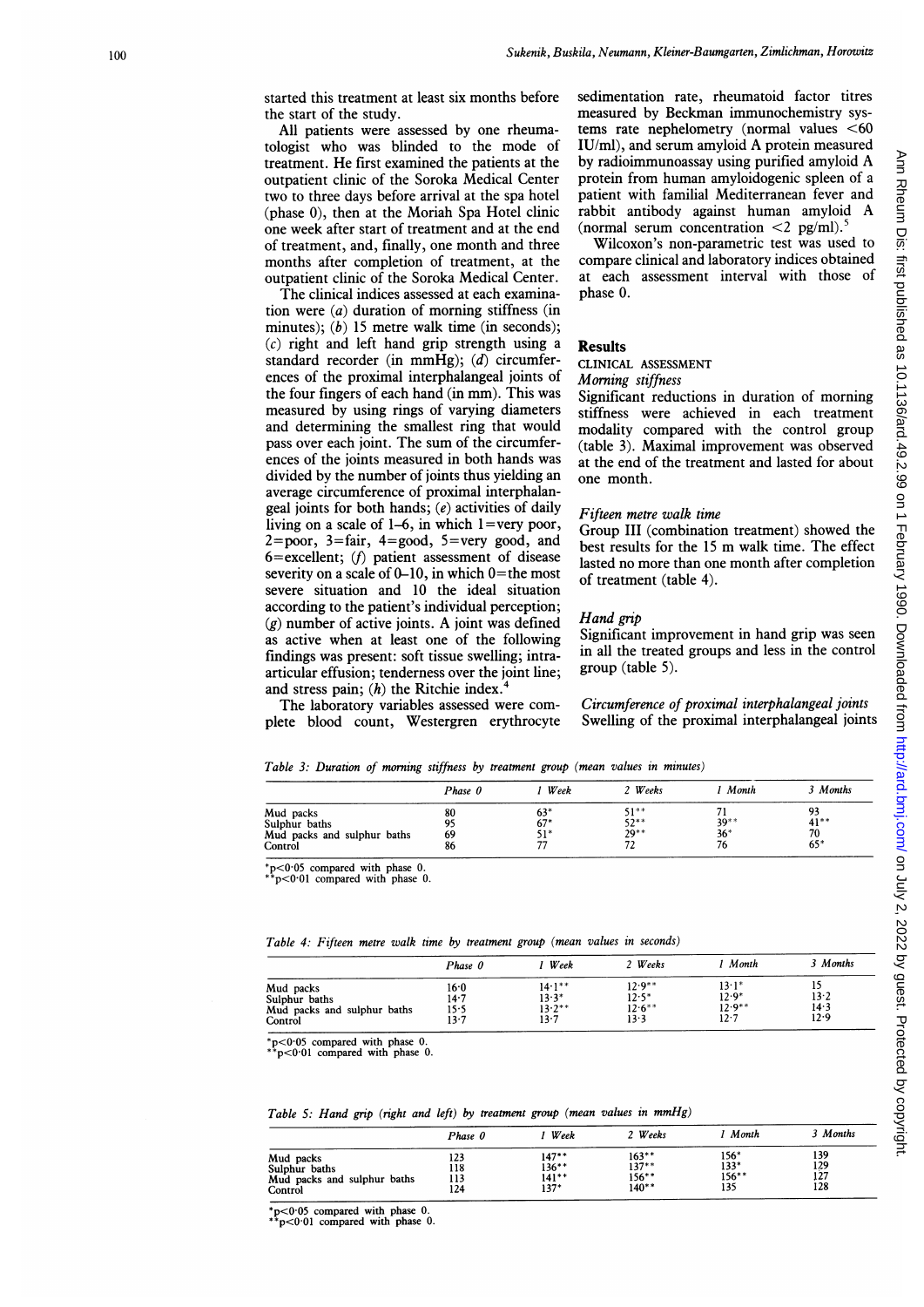was reduced significantly in groups <sup>I</sup> and III. Sulphur baths alone were not effective and the significant reduction observed in this group and in the control group at the last assessment is probably coincidental or an error of measurement (table 6).

## Activities of daily living

Significant improvement in the activities of daily living was observed in all four groups. After three months only the control group and group <sup>I</sup> continued to show significant improvement (table 7).

## Patient assessment of disease severity

Significant and lasting improvement of disease severity based on patient self assessment was found in the three treatment groups (table 8).

#### Number of active joints and Ritchie index

An impressive reduction in the number of active joints and improvement in the Ritchie index was observed in the treatment groups. This improvement reached its maximal effect at the end of two weeks and continued to be significant three months after completion of treatment (figs <sup>1</sup> and 2).

Table 6: Proximal interphalangeal circumference measured in four fingers of each hand by treatment group (mean values of the sum in millimetres)

|                                | Phase 0  | l Week  | 2 Weeks   | 1 Month  | 3 Months  |
|--------------------------------|----------|---------|-----------|----------|-----------|
| Mud packs                      | $63 - 4$ | $62.1*$ | $62.1***$ | $62***$  | $61.6***$ |
| Sulphur baths<br>Mud packs and | 58.9     | 57.8    | $57 - 4$  | 57.2     | $57.0*$   |
| sulphur baths                  | 58.8     | $57.8*$ | $57.7**$  | $58.9*$  | 58.5      |
| Control                        | 61.6     | 61:1    | 61.4      | $61 - 0$ | $60.6*$   |

\*p<0.05 compared with phase 0. p<0.01 compared with phase 0.

Table 7: Activities of daily living by treatment group (scale of  $1-6$ ) $t$ 

|                                | Phase 0 | 1 Week | 2 Weeks | 1 Month | 3 Months |
|--------------------------------|---------|--------|---------|---------|----------|
| Mud packs                      | 2.5     | $3.1*$ | $4.0**$ | $3.4*$  | $3.1*$   |
| Sulphur baths<br>Mud packs and | 2.8     | 3.2    | 3.2     | 3.3     | 3.2      |
| sulphur baths                  | 2.8     | $3.4*$ | $3.9**$ | 3.3     | 2.6      |
| Control                        | 2.6     | $3-0$  | $3.1*$  | $3.2*$  | $3.2*$   |

 $*p<0.05$  compared with phase 0.  $< 0.01$  compared with phase 0.

 $\frac{1}{2}$ tscale: 1=very poor; 2=poor; 3=fair; 4=good; 5=very good; 6=excellent.

Table 8: Patient assessment of disease severity by treatment group (scale of  $0-10$ )t

|                                | Phase 0 | Week     | 2 Weeks  | 1 Month  | 3 Months |
|--------------------------------|---------|----------|----------|----------|----------|
| Mud packs                      | 4.1     | $5.1***$ | $6.5***$ | $6.1***$ | $5.7**$  |
| Sulphur baths<br>Mud packs and | 5.0     | $6.1***$ | $6.4***$ | $6.4*$   | $6.3*$   |
| sulphur baths                  | 4.8     | $6.3***$ | $7.0**$  | $7.0*$   | $5.7*$   |
| Control                        | 5.5     | 6.0      | $6-1$    | 5.9      | 5.7      |

\*p<0·05 compared with phase 0.<br>\*\*p<0·01 compared with phase 0.<br>†Scale: 0=the most severe situation; 10=the ideal situation.

Table 9: Erythrocyte sedimentation rate by treatment group (mean value in mm/h)

|                                           | Phase 0      | l Week       | 2 Weeks          | 1 Month      | 3 Months     |
|-------------------------------------------|--------------|--------------|------------------|--------------|--------------|
| Mud packs<br>Sulphur baths                | 38.7<br>32.0 | 39.0<br>34.3 | 33.2<br>30.7     | 34.3<br>34.3 | 30.8<br>25.5 |
| Mud packs and<br>sulphur baths<br>Control | 31.0<br>39.3 | 32.0<br>45.3 | $28 - 1$<br>43.8 | 26:1<br>43.7 | 28.2<br>38.2 |







Figure 2: Ritchie index.

## LABORATORY ASSESSMENT

No significant differences were observed among the four groups in the erythrocyte sedimentation rates (table 9) or levels of rheumatoid factor and serum amyloid A.

### SIDE EFFECTS

There were three mild cases of thermal reaction, which resolved spontaneously after a few days and did not require treatment to be stopped. No other side effects were observed.

## **Discussion**

Although balneotherapy as a special form of physiotherapy is often recommended in mild cases of rheumatoid arthritis, there are still doubts about its efficacy and safety in patients with actively inflamed joints. This unique and prospective study was designed to evaluate the safety and efficacy of mud packs and sulphur baths alone or in combination in patients suffering from active and severe rheumatoid arthritis. One of the advantages of this study was the continuing close follow up provided for all patients after completion of the treatment period at the spa hotel.

The results of this study show that the three modalities of treatment-mud packs alone, sulphur bath alone, or the combination of both-are effective and safe in cases of active disease. Generally, somewhat better results were obtained in group III patients, who were treated by <sup>a</sup> combination of mud pack and sulphur baths, but for some clinical indices better results were seen in groups <sup>I</sup> or II. The maximal therapeutic effect was usually observed at the end of the treatment and lasted for between one and three months. Significant